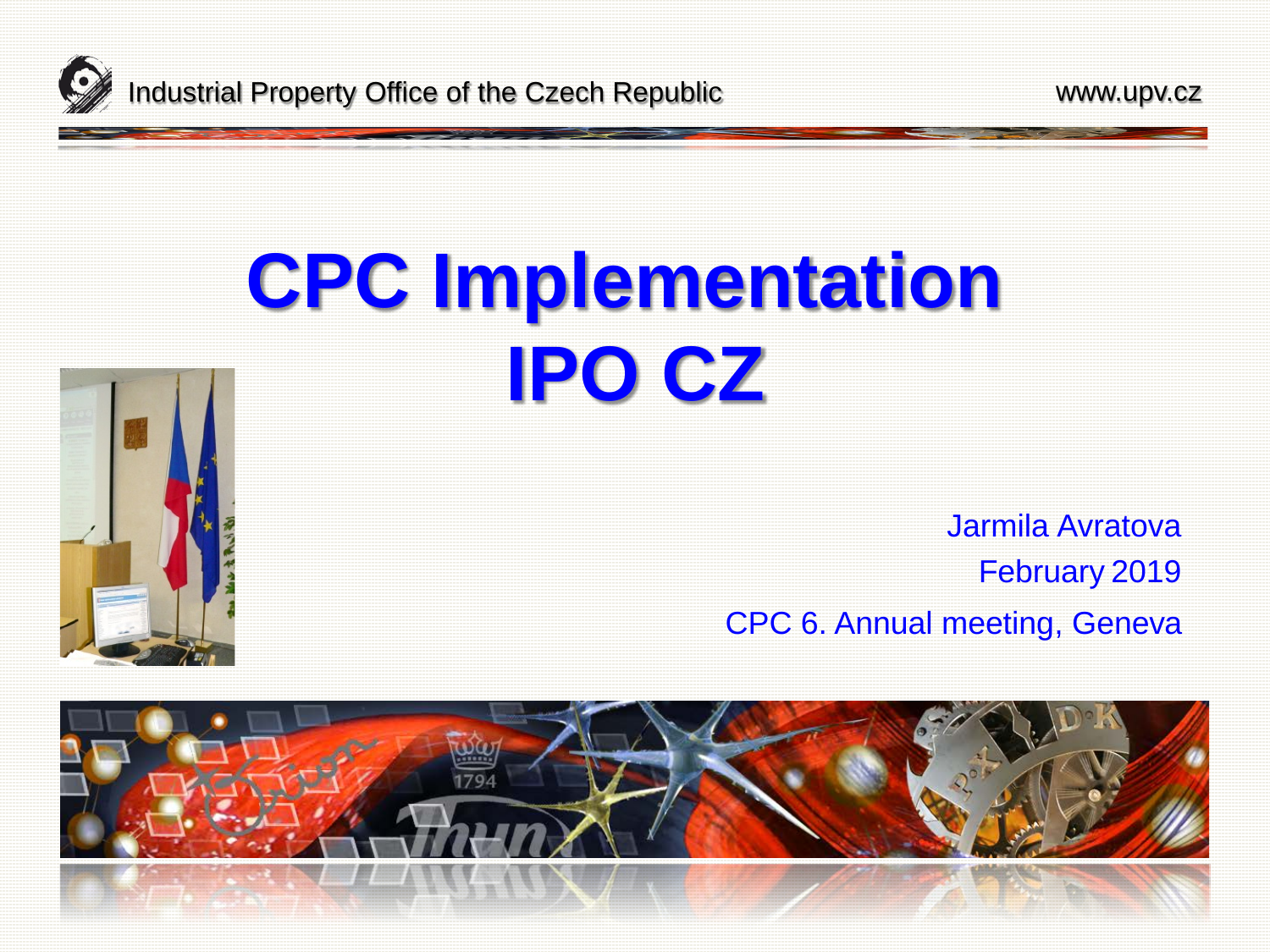# **Classification/search process under CPC system:**

**□IPO CZ classifies in all technical fields** 

All documents - utility models, new patent applications, patent publications

**QIPO CZ uses the CPC system for searching the** documents without any problems

| <b>Cooperative Patent Classification</b> |                                 |  |        |  |  |  |  |  |  |  |  |
|------------------------------------------|---------------------------------|--|--------|--|--|--|--|--|--|--|--|
|                                          | Search for all technical fields |  | Search |  |  |  |  |  |  |  |  |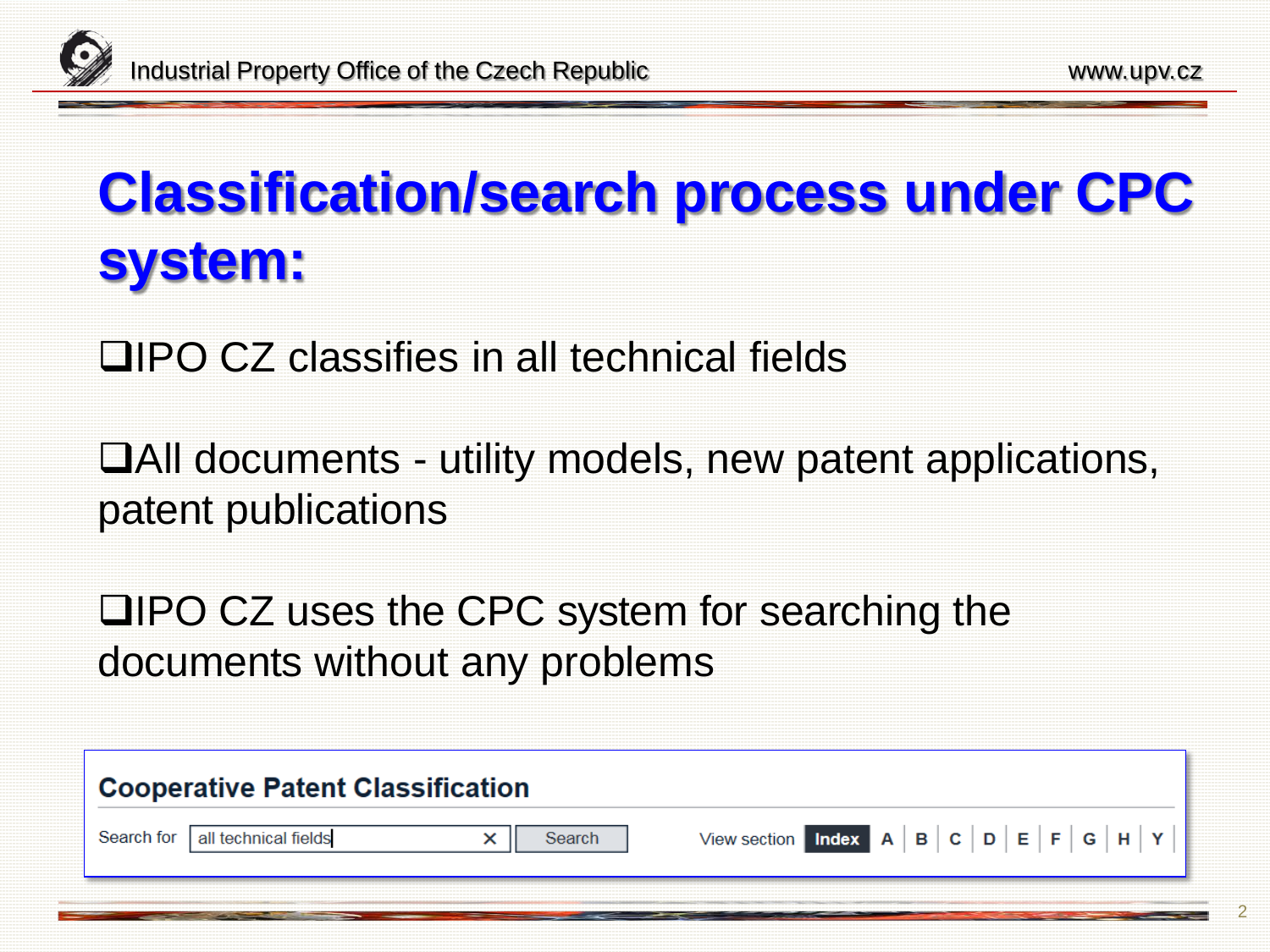### **Quality Assurance process under CPC system**

The work of patent examiners is controlled by the heads

of relevant technical sections of the Patent Department.

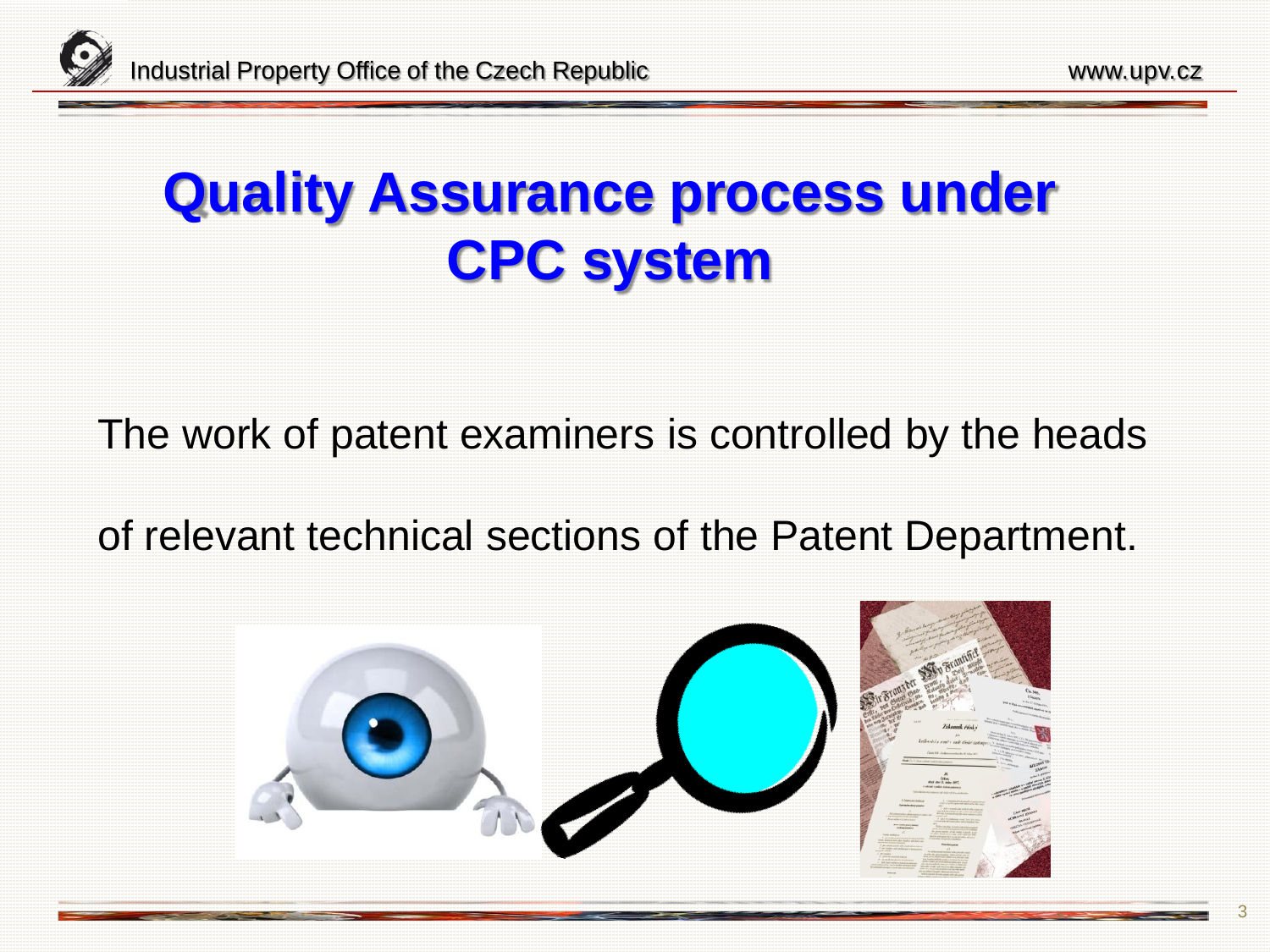# **CPC Training**

#### IPO CZ uses training provided by the EPO:

 $\Box$ e-learning D classroom training in The Hague

| epoxy                             | Europäisches<br>Patentamt<br><b>European</b><br><b>Patent Office</b><br>Office europée<br>des brevets |
|-----------------------------------|-------------------------------------------------------------------------------------------------------|
| Home                              |                                                                                                       |
| <b>Technical support</b>          |                                                                                                       |
| <b>PATNET</b>                     |                                                                                                       |
| <b>EPOQUE Net</b>                 |                                                                                                       |
| CPC                               |                                                                                                       |
| <b>CPC</b> videos                 |                                                                                                       |
| <b>CPC Presentation Materials</b> |                                                                                                       |

#### To develop the training material IPO CZ uses :

**□CPC** website **DEPOXY** 

| Cooperative<br>Patent<br>Classification<br>European Patent Office<br>United States Patent and Trademark Office |                     | F16M11/2028<br>F16M11/2035<br>F16M11/2042 | *** { around a horizontal axis } ( )<br>esee [ for rolling, i.e. for creating a landscape partial roation]<br>see {in more than one direction}<br>esse { constituted of several dependent joints) |
|----------------------------------------------------------------------------------------------------------------|---------------------|-------------------------------------------|---------------------------------------------------------------------------------------------------------------------------------------------------------------------------------------------------|
| Home                                                                                                           |                     | F16M11/205                                | osoos {the axis of rotation intersecting in a single point u.g. gimbes}                                                                                                                           |
| Latest news                                                                                                    |                     |                                           |                                                                                                                                                                                                   |
| About CPC                                                                                                      |                     |                                           |                                                                                                                                                                                                   |
| Objectives                                                                                                     | <b>CPC Training</b> |                                           |                                                                                                                                                                                                   |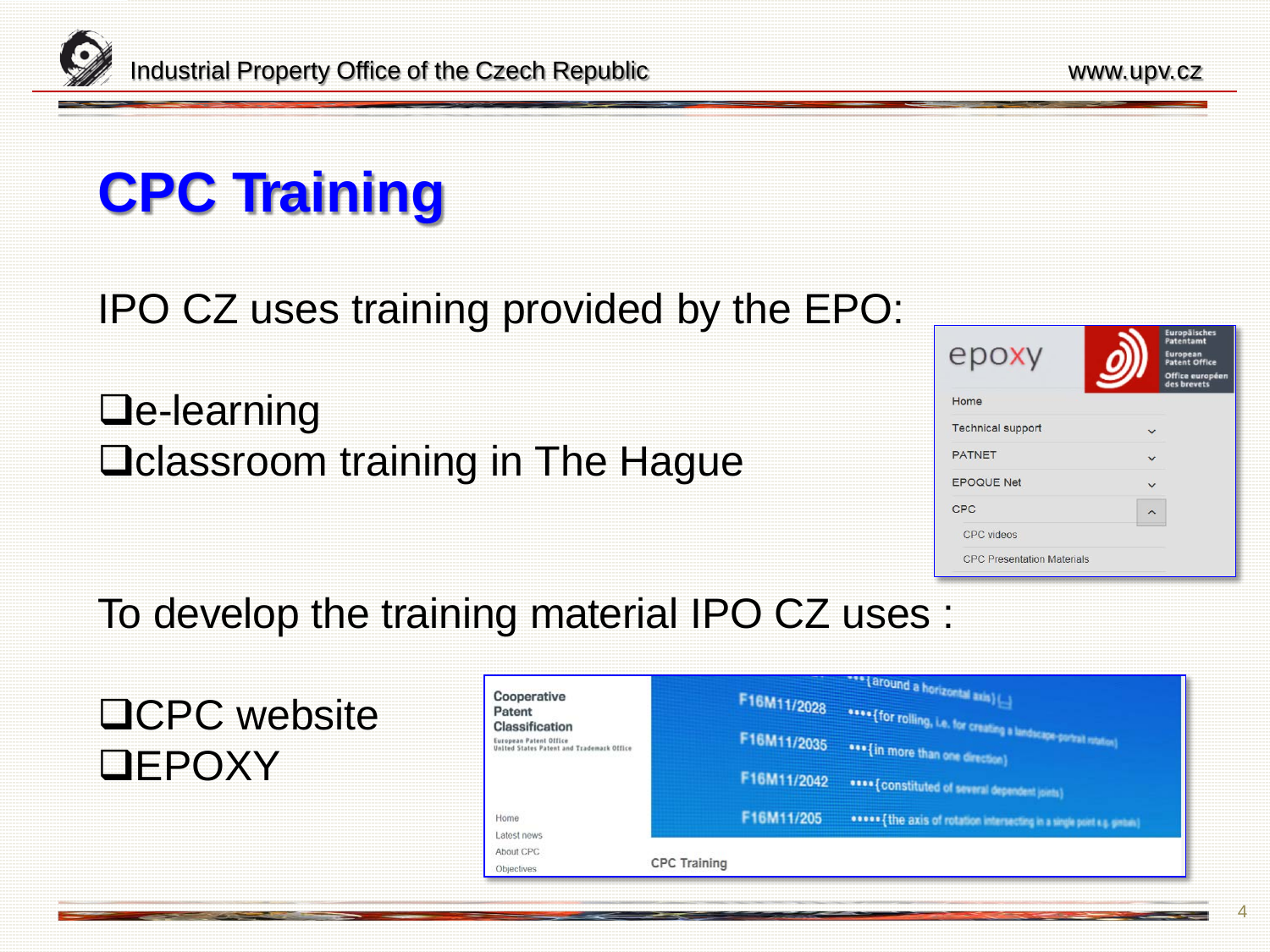

### **CPC Implementation**

#### **The greatest benefit for IPO CZ for implementing the CPC**



IPO CZ does not plan to do CPC reclassification of the back file documents

**QIPO CZ will not translate the CPC into Czech language**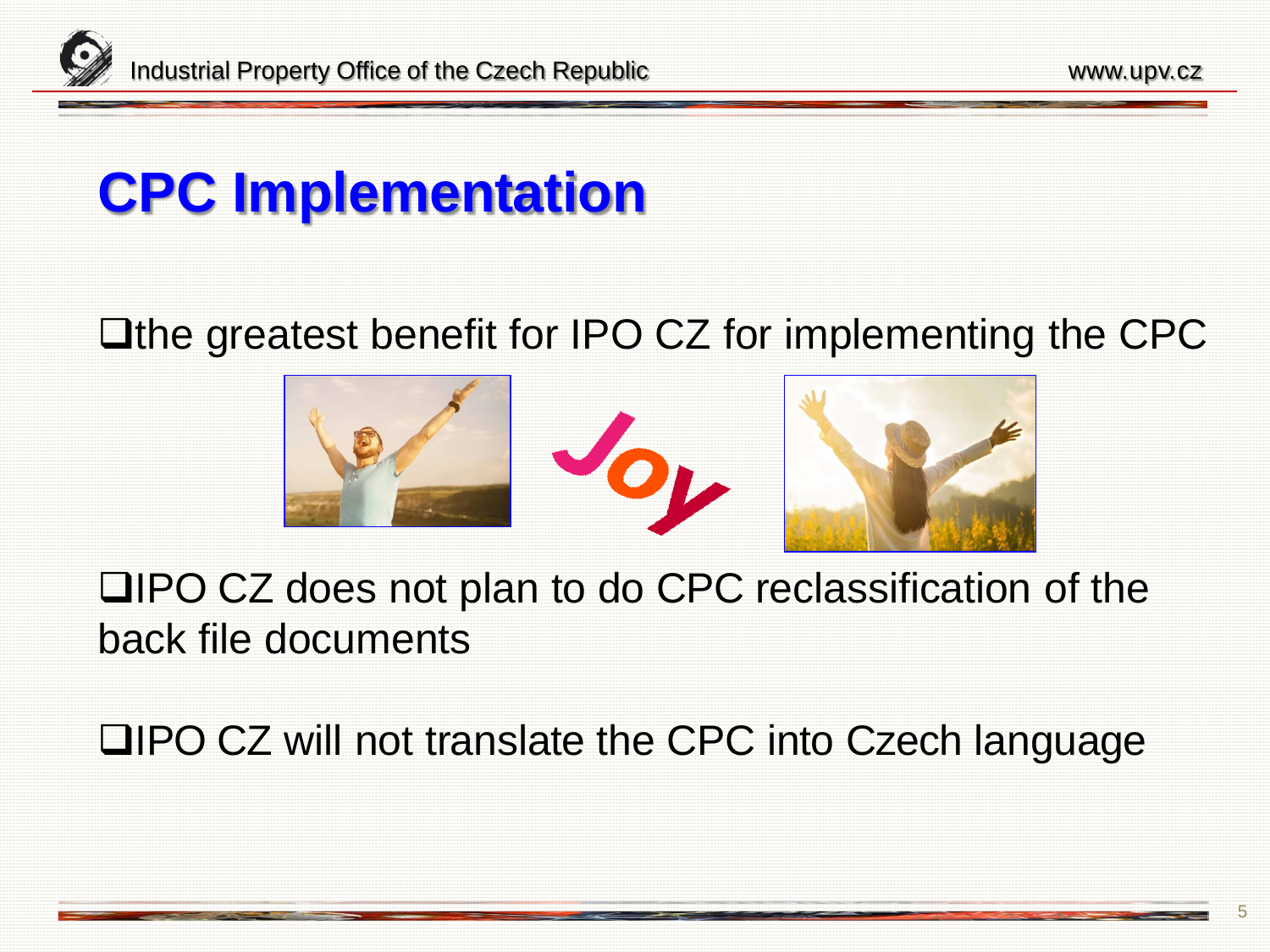## **CPC Data Exchange**

IPO CZ exchanges CPC data to and from the EPO:

 $\Box$  For the front file(s): - CPC data is part of ST.36 xml from 4.Q.2018 **OFrequency: Weekly □Back file(s): Not applicable** 

What types of issues does your Office [have](https://www.google.cz/url?sa=i&rct=j&q=&esrc=s&source=images&cd=&cad=rja&uact=8&ved=2ahUKEwjSyL6Uwb3gAhXQZFAKHf8YBtMQjRx6BAgBEAU&url=https://www.iconfinder.com/icons/890607/communication_data_data_exchange_exchange_information_internet_transfer_icon&psig=AOvVaw2B_ACAZwLJbHsV07A3sXJk&ust=1550312100996172) while exchanging the CPC data?

□ CPC data is sent regularly by our Office but not yet visible in EPO databases (Espacenet, EpoqueNet)